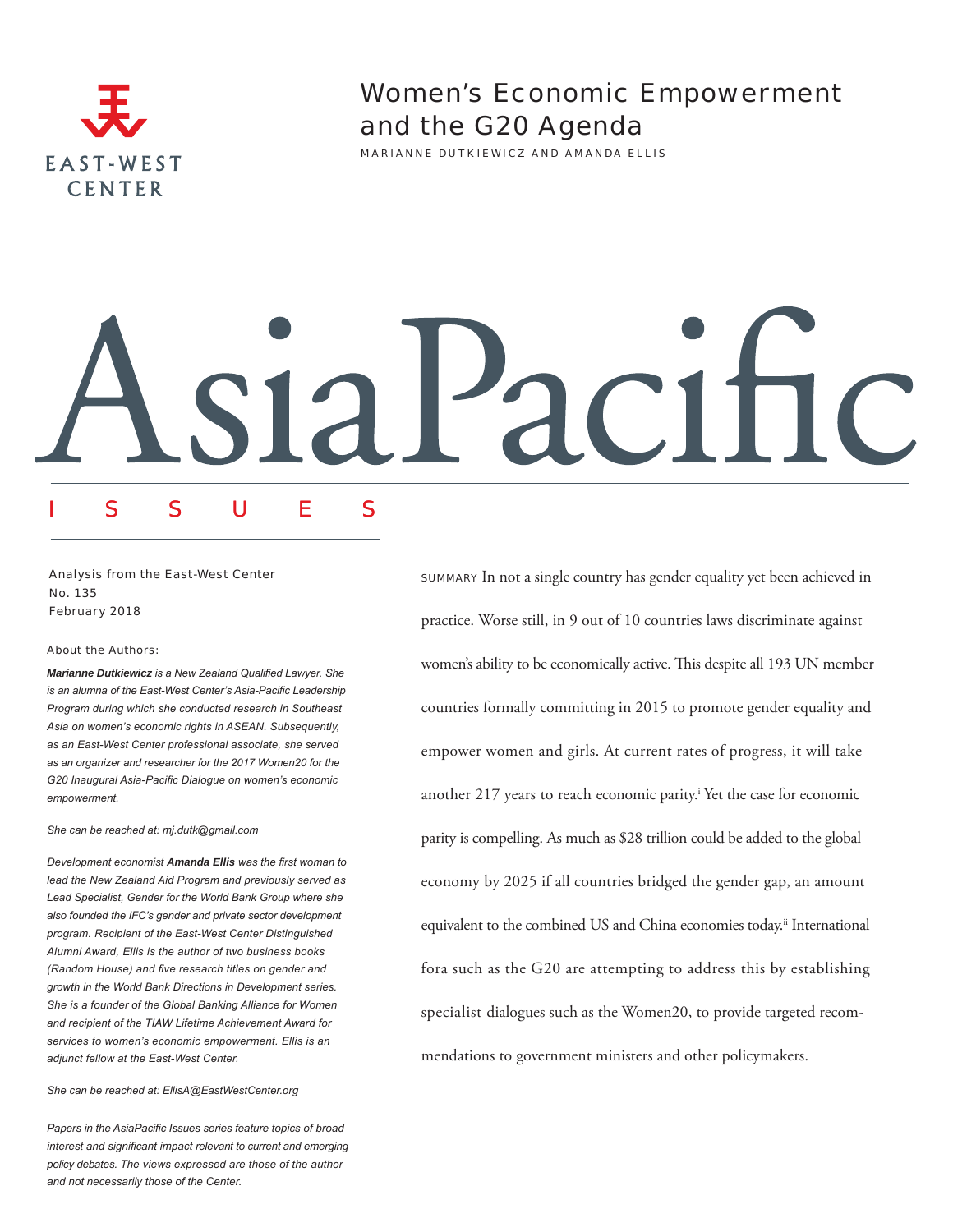### Policy Recommendations for the G20

The Group of Twenty (G20) is an international forum held annually that brings together the world's 20 largest economies as part of an ongoing process of policy dialogue and consultation.<sup>iii</sup> Together, G20 economies account for 85 percent of the global economy, 80 percent of world trade and two-thirds of the global population. In 2017 the first Women20 dialogue (W20) to focus on the Asia-Pacific was convened at the East-West Center to share regional good practices and produce policy recommendations for G20 leaders in seven key areas of women's economic empowerment.

#### End Legislative Barriers

Legal frameworks free of discriminatory provisions are a basic prerequisite to women's economic empowerment. Labor regulations banning women from certain jobs and sectors, along with issues such as unequal property and inheritance rights that also influence access to credit, diminish women's capacity to fully participate in the formal economy.

Over 90 percent of countries—including 15 G20 members—still have at least one discriminatory law hindering women's economic activity in the formal sector. This costs everyone, not just women: Limiting women's access to employment opportunities *alone* costs the East Asia and Pacific region \$42–\$47 billion annually.iv

*Recommendation: remove discriminatory legislation and enforce implementation to enable women to fully contribute to, and benefit from, sustainable economic growth.*

## Increase Financial Inclusion

Access to useful and affordable financial products and services for transactions, payments, savings, credit, and insurance is the foundation of financial inclusion. Financial inclusion has a multiplier impact on entrepreneurship, economic growth, and wealth creation.

Less than 40 percent of women in G20 members have access to bank accounts. Yet no G20 member's current National Financial Inclusion Strategies adequately addresses gender issues.

Digital advances, with suitable consumer protections, promise rapid access to both financial literacy and financial services.

 About 80 million women around the world who do not have access to banks receive government

transfers and wage payments in cash. Making these payments digitally would expand their financial inclusion. Research demonstrates that mobile phones can result in a 30% increase in people accessing finance.<sup>v</sup>

*Recommendation: actively promote gender-responsive financial inclusion for women via National Financial Inclusion Strategies and digital and financial literacy. Responsible financial services supported by consumer protection principles must underpin these, such as the Reserve Bank of India Regulation on Customer Protection (Electronic Banking Transactions) 2017.* 

# Expand Digital Inclusion

Some 2.3 billion women do not have internet access. As of 2015, it was estimated 200 million fewer women—some 14 percent globally—than men owned mobile phones, impeding access to financial services, business information, and opportunities.

Women in South Asia are 38 percent less likely than men to own a mobile phone despite the notable growth rates of digital technologies in this region. India is the world's second-biggest market for mobile phones, with more than one billion users, yet in rural areas women make up only 2 percent of Internet users.

In G20 members generally, girls' lower rates of technology use lead to lower levels of digital literacy and confidence among adult women: Women are 1.6 times more likely than men to report a lack of skills as a barrier to Internet use. Bridging the digital gender divide is also essential to better equip women and girls for the future of work. Girls are less likely to study STEM subjects (science, technology, engineering, mathematics) and hence women are less likely to be active in technology related fields.

*Recommendation: improve access for women and girls to digital technologies and literacy and facilitate study of STEM subjects, such as in Australia's SAGE program.* 

# Increase Women-owned Businesses in Supply Chains

Women make or influence the vast majority of purchasing decisions globally, but they are significantly underrepresented in global supply chains. Womenowned businesses receive only an estimated 1 percent of large corporate and government procurement spent globally, yet comprise over a third of all businesses.

*Less than 40% of women in G20 members have access to bank accounts, yet no member's financial inclusion strategies adequately address gender issues*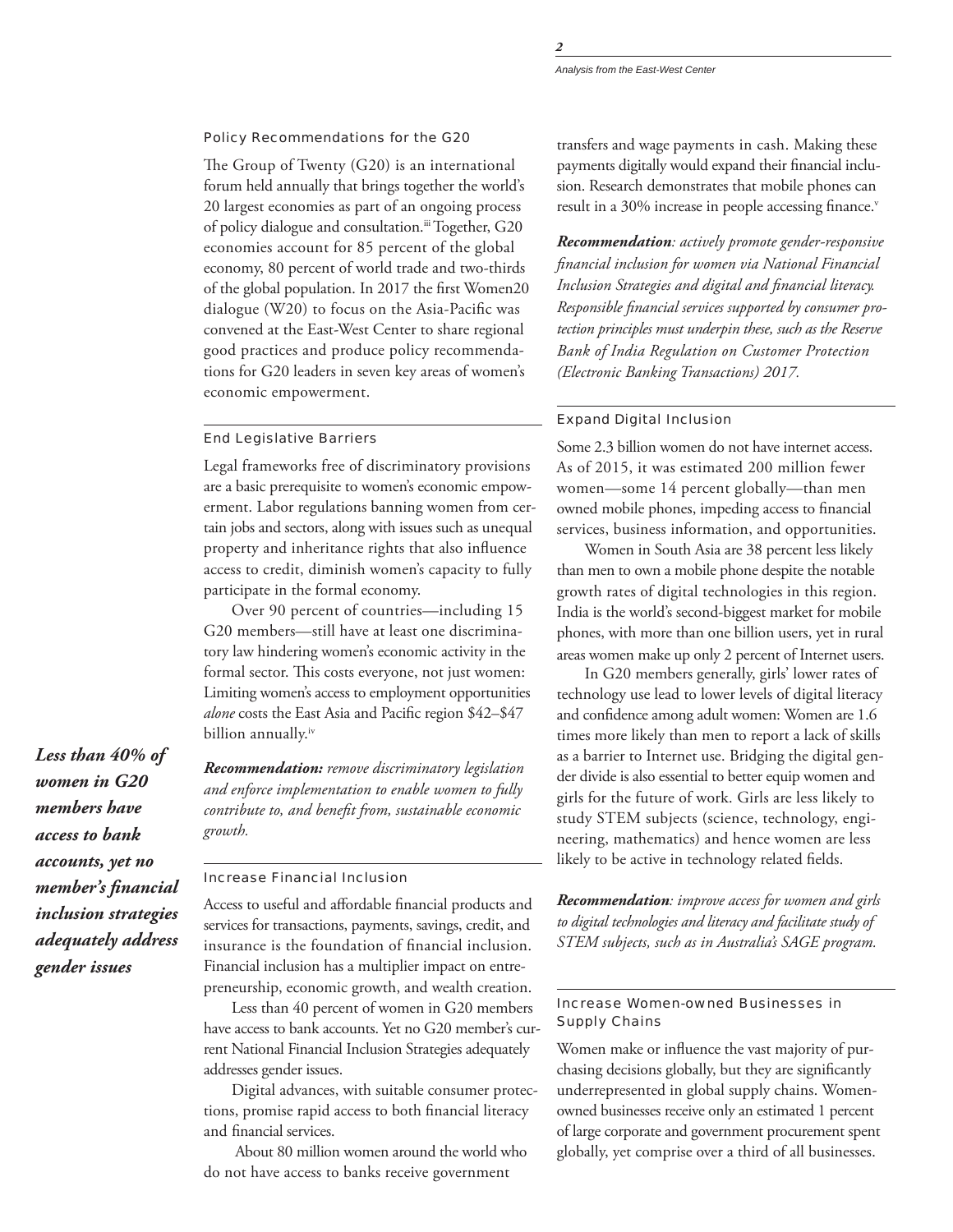Women provide about 75% of unpaid care work, at a value of about \$10 trillion per year, or  $13%$ of global GDP

Companies that incorporate women-owned businesses in their supply chains report greater vendor competition and a stronger competitive advantage. A study in the United States found that companies that implemented supplier diversity programs spent 20 percent less than competitors on their purchasing. In 1994, the US government set a 5 percent target for federal procurement expenditure to women-owned small businesses. While it took 20 years to reach the target, it is by far the highest percentage globally.

Recommendation: adopt proactive legislation to support purchasing from women-owned business, as have the United States and South Korea, so as to promote supply-chain inclusion, innovation, and sustainable economic growth.

## Promote Women's Corporate Leadership

Research demonstrates that the presence of women in corporate leadership increases profitability, providing a "diversity dividend." A survey of 21,980 firms in 91 countries found that 30 percent female representation on boards could add up to six percentage points to net profit.<sup>vi</sup> Research by Catalyst shows that companies with higher numbers of women on their boards had a 66% higher return on investment than companies with fewer women."i

Despite the well-documented benefits, nearly 60 percent of companies globally have no female board members and one-third have no women in either board or corporate-suite (c-suite) positions.<sup>viii</sup> G20 members overall have lower percentages of women in board and c-suite positions than the global average. **Recommendation:** adopt regulations to require publicly listed companies with no female board representation to explain why not, as in Australia, or consider adopting affirmative strategies, as have G20 members outside of the Asia-Pacific region such as France.

# Recognize and Value the Unpaid 'Care Economy'

Domestic and care work that is vital to keep households functioning, such as child care, caring for the elderly, cooking, and cleaning, is socially and economically essential yet invisible in economic accounting. Women provide the bulk of unpaid care workaround 75 percent-which frees others to participate in the economy. Women's unpaid care work is estimated at around US\$10 trillion per year, roughly equivalent to 13 percent of global GDP. Women comprise 83 percent of the 67 million domestic care workers in the world, who often work without clear terms of employment and are commonly underpaid.

Access to affordable care services enables women (and men) to participate in the formal economy. An International Labour Organization and Gallup survey of 149,000 adults in 142 countries found that work/ family balance is the toughest challenge for working women worldwide. While paid maternity leave is standard in almost all economies (the United States is a notable exception), it varies greatly in duration, and can be a disincentive to employers if they are required to cover costs instead of universal provisioning through tax or insurance. Maternity leave is paid by the government in just over half of economies and by the employer in 30 percent. Another 19 percent cost

#### Women20 for the G20 Inaugural Asia-Pacific Dialogue, 2017

Participants in the Inaugural W20 Asia-Pacific Dialogue included current and former heads of state, government officials, academic experts, representatives of regional and international organizations, and business and civil society leaders. Regional and international organizations represented included APEC, the World Bank, the International Labour Organization, and the Council of Women World Leaders.

For the first time in a W20 dialogue, a special focus on indigenous women was included at the request of the Canadian government. Indigenous representatives from Australia, Canada, New Zealand, the Pacific Islands, and the United States, including from Hawai'i, convened to discuss indigenous and sustainable development.

The Women20 Asia-Pacific Dialogue was hosted by the East-West Center and sponsored by the global professional services organization EY.

This paper is adapted from the East-West Center Working Paper Putting Women's Economic Empowerment in the Asia Pacific at the Core of the G20, in which complete citations appear.